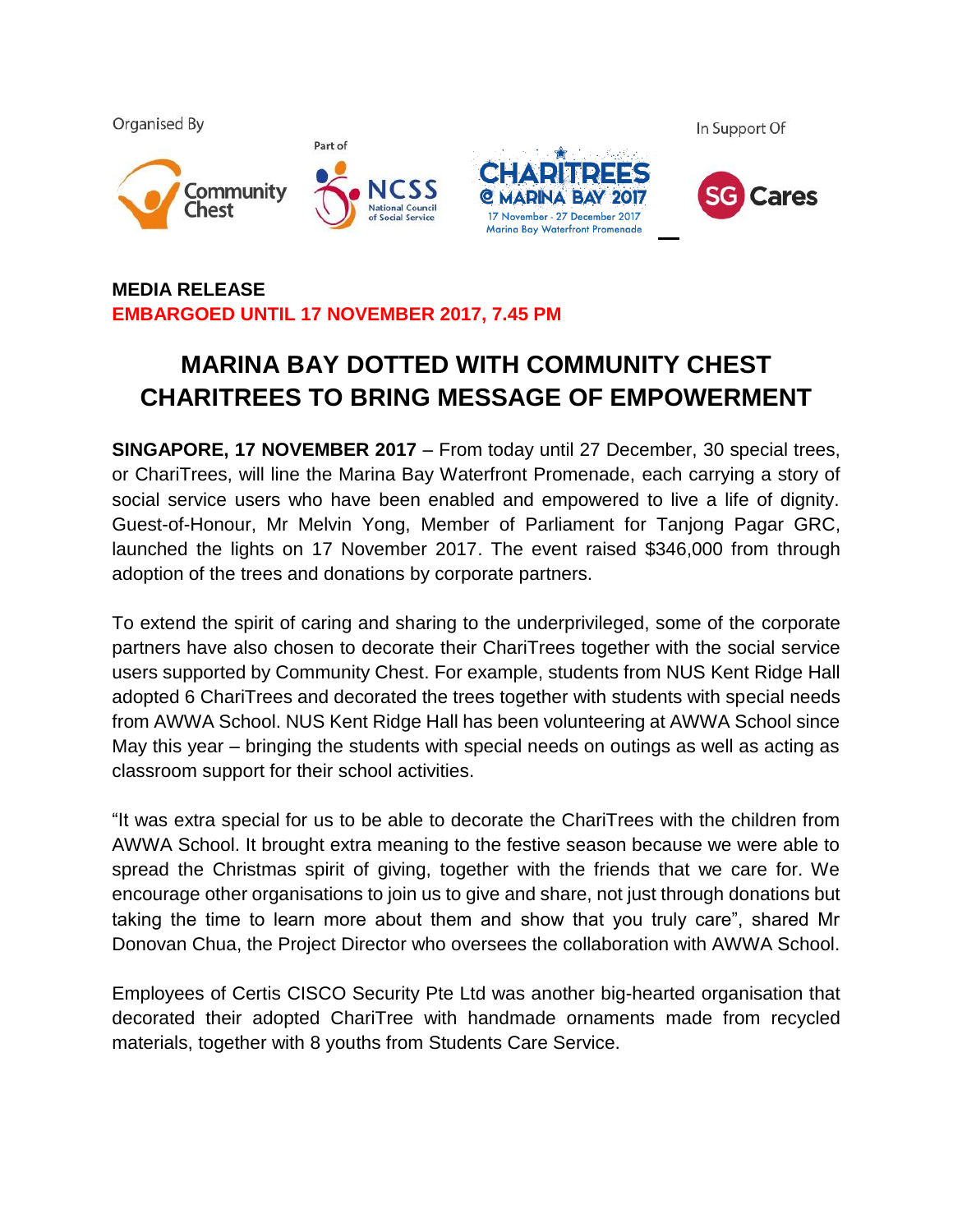Mr Tan Puay Kern, Chairman of the ChariTrees @ Marina Bay 2017 Organising Committee and Vice Chairman of Community Chest said, "We are very pleased to organise this meaningful festive project for the 7<sup>th</sup> year running. By sharing stories of our service users with members of the public through the beautiful ChariTrees, we hope to raise awareness of the causes we support. We are grateful for all the unwavering support from our partners, some of whom have taken time to specially decorate the trees and interact with our support service users. This is what festivities are about – beyond celebrating it with close friends and family, we should also extend the spirit of caring and sharing to those in our community."

- END –

## **About Community Chest**

For over 30 years, we have been engaging the community to support people in need through fund-raising and volunteering. We support about 80 social service organisations in Singapore, allowing them to focus on caring for the disadvantaged. As our fundraising and operating costs are covered mainly by Tote Board Group, comprising Tote Board, Singapore Pools and Singapore Turf Club, 100% of your donation goes towards:

- Building strong and resilient families
- Caring for vulnerable seniors
- Empowering children with special needs and youth-at-risk
- Integrating adults with disabilities into society
- Supporting persons with mental health issues

Find out more at comchest.sg

### **For media enquiries, please contact:**

**Ms Deng Qinyi** National Council of Social Service Tel: 9622 8426 Email: DENG\_Qinyi@ncss.gov.sg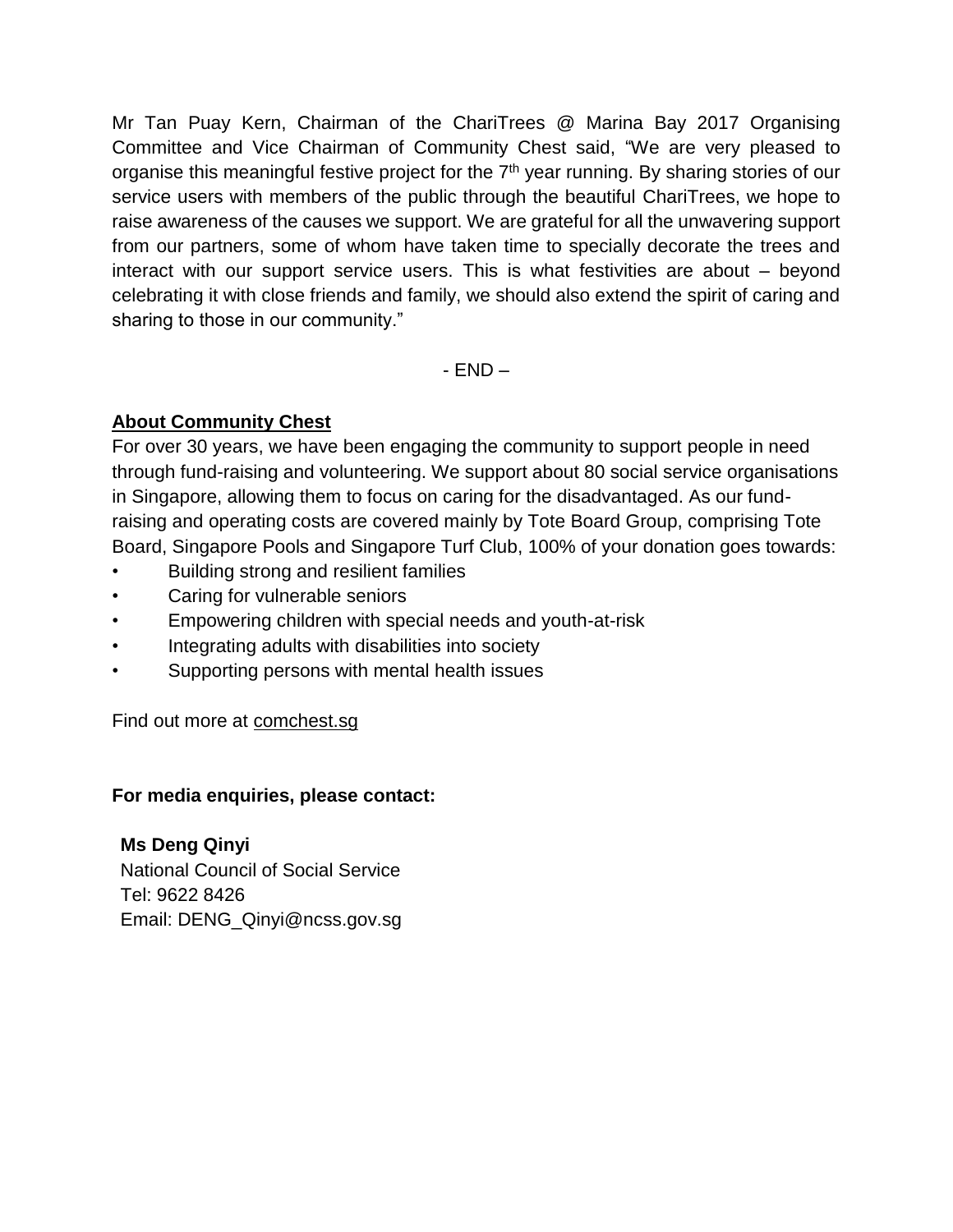## **Annex A - Programme for ChariTrees @ Marina Bay Light - Up Ceremony**

## **Date: Friday, 17 November 2017 Venue: Marina Bay Waterfront Promenade (Refer to location map below)**

| 6.45pm  | <b>Arrival of Guests &amp; Media</b>                                                          |
|---------|-----------------------------------------------------------------------------------------------|
| 7.10 pm | Arrival of Guest-of-Honour Mr Melvin Yong<br>Member of Parliament for Tanjong Pagar GRC       |
| 7.15 pm | Opening Performance by Singapore Police Force Band (SPF Band)                                 |
| 7.25 pm | Welcome Address by Mr Tan Puay Kern, Chairman, ChariTrees 2017<br><b>Organising Committee</b> |
| 7.30 pm | Presentation of Tokens of Appreciation to Donors and Partners CEO,<br><b>NCSS</b>             |
| 7.45 pm | "Light-Up" Ceremony<br>Closing Performances by MOE & NUS                                      |
| 8.15 pm | Reception & Viewing of the ChariTrees<br>Performance by SPF Band                              |
| 8.45 pm | End of Programme                                                                              |